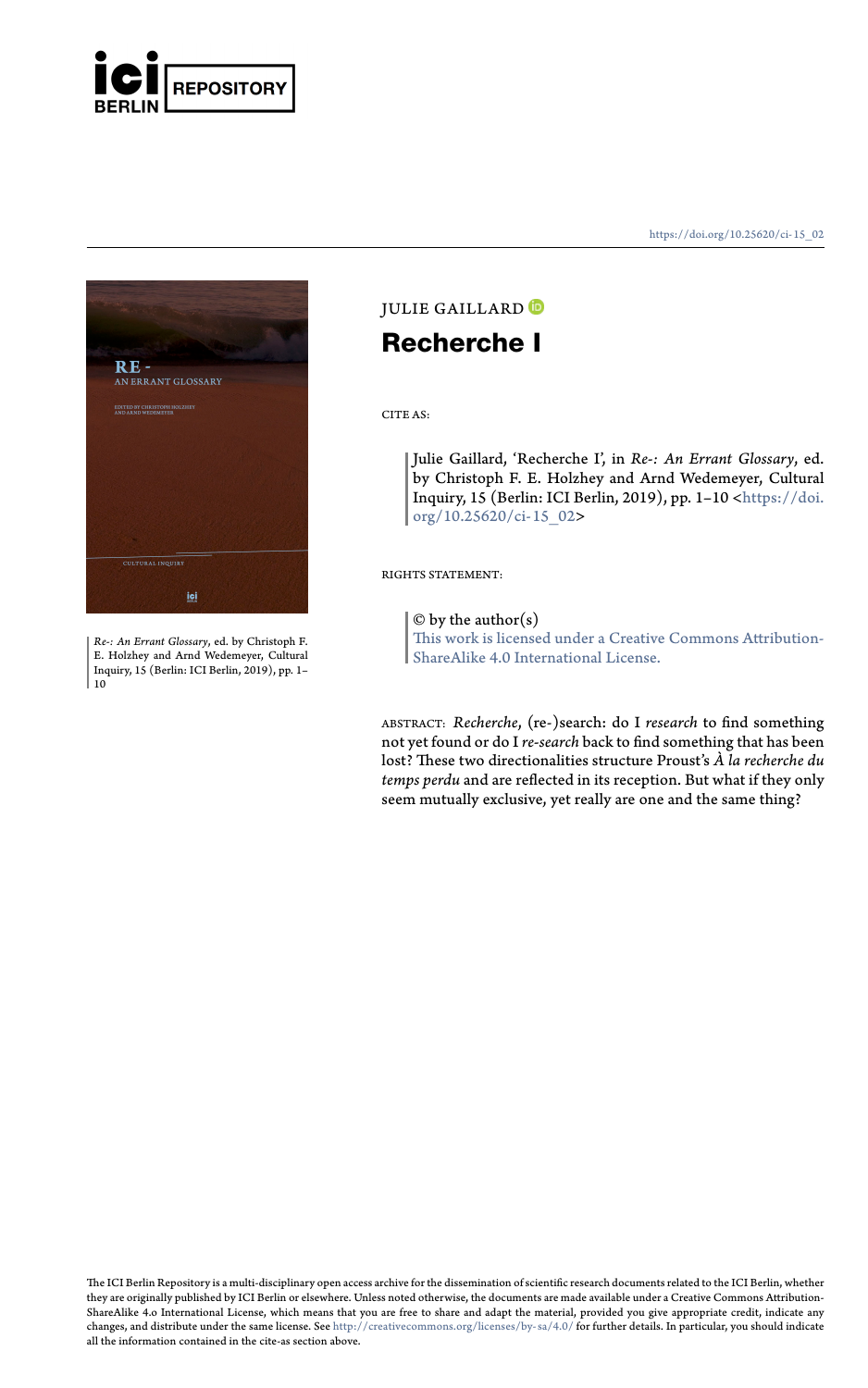# Recherche I JULIE GAILLARD

According to the logical axis of time— the sequential time of the clock — the movement of 'research' (*recherche*) is always a movement forward, insofar as it is intentionally oriented toward a goal. Whether the search is oriented toward an object lost in the past or an object that is still to be discovered or invented in the future, whether the researcher knows what they are searching for or not is of no importance regarding the temporal directionality of the action denoted by this verb: one (re)searches always forward. Accordingly, both in English and in French, the prefix 're-' has a strictly intensive value: iterative usages, where 'to re-search' or '*rechercher*' means 'to search again', are quite rare and always colloquial.

At first sight, the title of Marcel Proust's famous novel, *À la recherche du temps perdu* (*In Search of Lost Time*) introduces a disturbance in this directionality of the arrow of time. The object of the search, of the '*recherche*', is 'lost time': something that should be retrieved, resuscitated. But because this object is time itself, the title is of course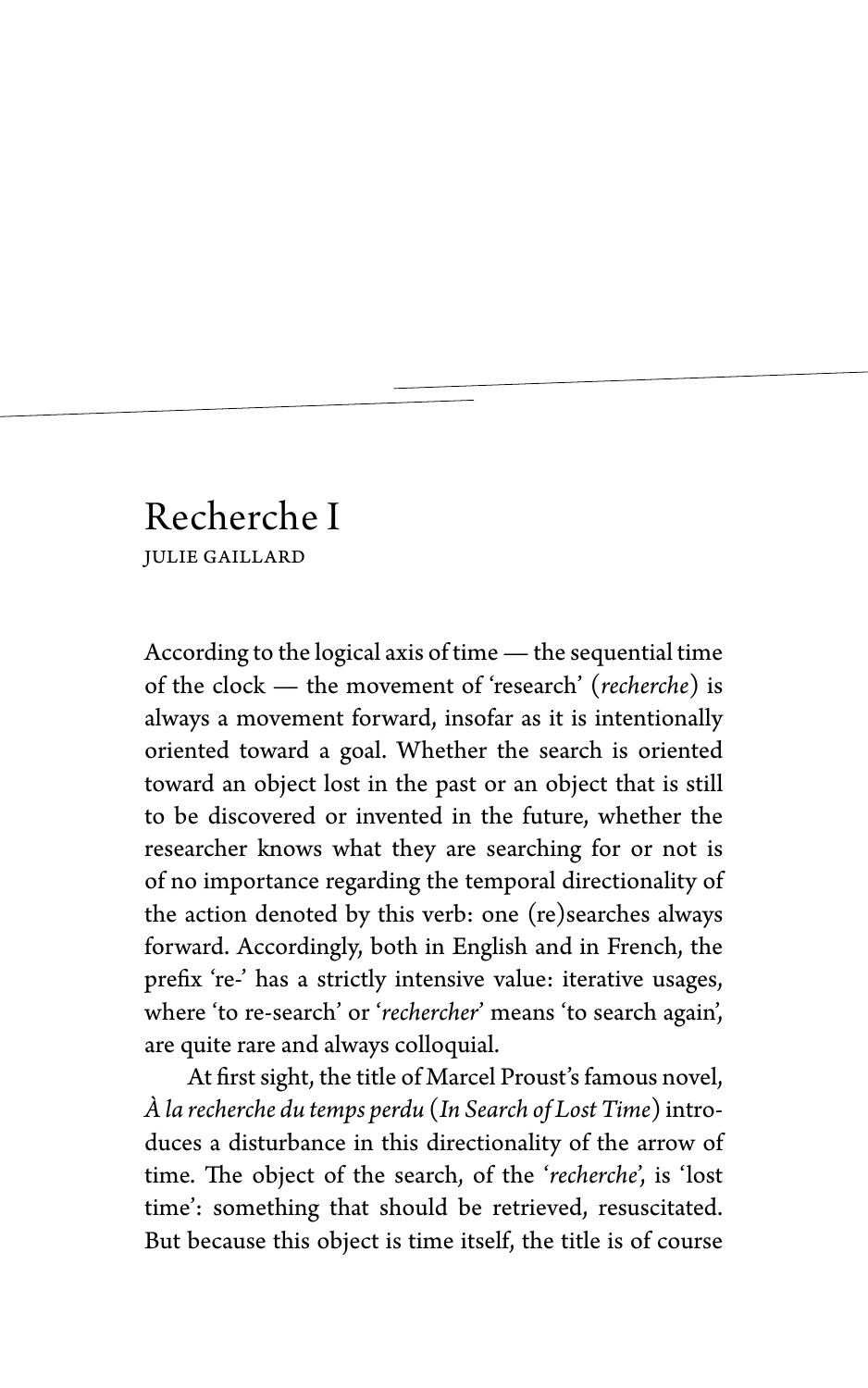paradoxical, since it implies that what is searched for in a movement oriented forward in the axis of sequential time is something that is by definition irretrievable according to the very same understanding of time as infinite succession from past to future.

Two distinct translations of Proust's title exist in English. Up until a revised translation was published in 1992, the novel was known to the Anglophone readership since its first translation by C. K. Scott Moncrieff as *Remembrance of Things Past*, a phrase borrowed from Shakespeare's sonnet 30.<sup>1</sup> While Scott Moncrieff's translation of the text has been widely acclaimed, his rendition of the title is misleading. Proust himself complained to his French editor about this misinterpretation, $2$  which indeed does away with the intensive value of 'research', occludes the intentional duality according to which time lost will be 'regained', and gears the entire project towards the resurrection of past memories. The revised, more literal translation (*In Search of Lost Time*) adequately captures the forward directionality of the search, as well as its seeming paradox with respect to linear time. But because of the constraints of the English language, it cannot fully capture two essential nuances. '*Temps perdu*', in French, is time lost,

<sup>1</sup> Charles Kenneth Scott Moncrieff translated the first six volumes of *À la recherche du temps perdu* between 1922 and 1930. Presented as the first volume of a novel whose title was already translated as *Remembrance of Things Past*, *Swann's Way* was therefore published at a time when three volumes still remained to be published in French, i.e., when the final revelation of 'time regained' and the temporal structure of the whole novel had not yet been disclosed to a readership unaware of the author's design. The title has been rectified by D. J. Enright in a revised translation taking into account the second Pléiade edition of the French text published in 1987–89.

<sup>2</sup> See Jean-Yves Tadié, *Marcel Proust. Biographie*, 2 vols (Paris: Gallimard, 1996), ii, p. 478.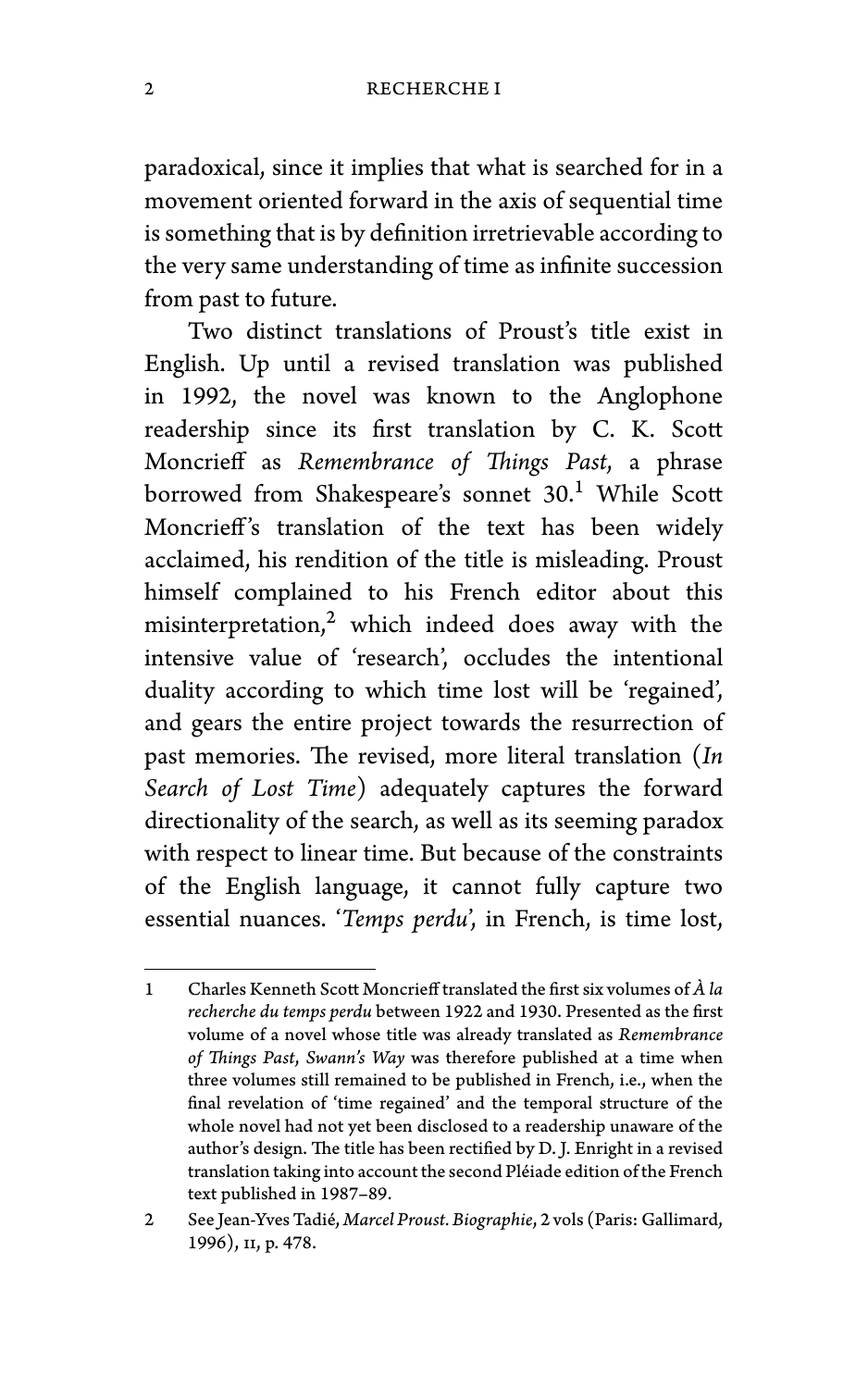but also time wasted: while lost time is a metaphor of the past, time can be wasted in past, present, or future. In the French syntagma '*À la recherche du temps perdu*', this ambiguity is brought into a productive resonance with the prefix 're-'. Everything happens indeed as if the double meaning of '*temps perdu*' bounced back to reactivate the iterative dimension of the prefix 're-', now divided into two co-existing yet contradictory meanings and directions, *at the same time* intensive and iterative, forward and backward. Proust embeds the temporal eeriness of his entire novel within the enigmatic closure of a syllepsis that also opens unto a logical nightmare. What if the originality and extraordinary complexity of Proust's prolific endeavour was actually encapsulated in this two-letters prefix: 're-'? What if this coexistence of the intensive value of the prefix ghosted by a reactivated iterative value sufficed to frame the temporal paradoxes of this seven-volume masterpiece, and, indeed, the very nature of artistic creation?

The general features of the temporal paradoxes that inform Proust's novel are, of course, widely known. In the very last volume of the novel, the narrator discovers his vocation as a writer: he will write the novel that we just read. One discovers at the end how and why one must begin. That revelation occurs in the wake of a series of involuntary states that unsettle the time of the clock states of which involuntary memory, epitomized in the Madeleine episode, is of course the most famous and most widely commented instance.The adult narrator takes a bite of a Petite Madeleine soaked in tea. He is suddenly overwhelmed by a delicious sensation of pleasure that does not seem to have an immediate or tangible cause, and that momentarily interrupts the course of life. The narrator starts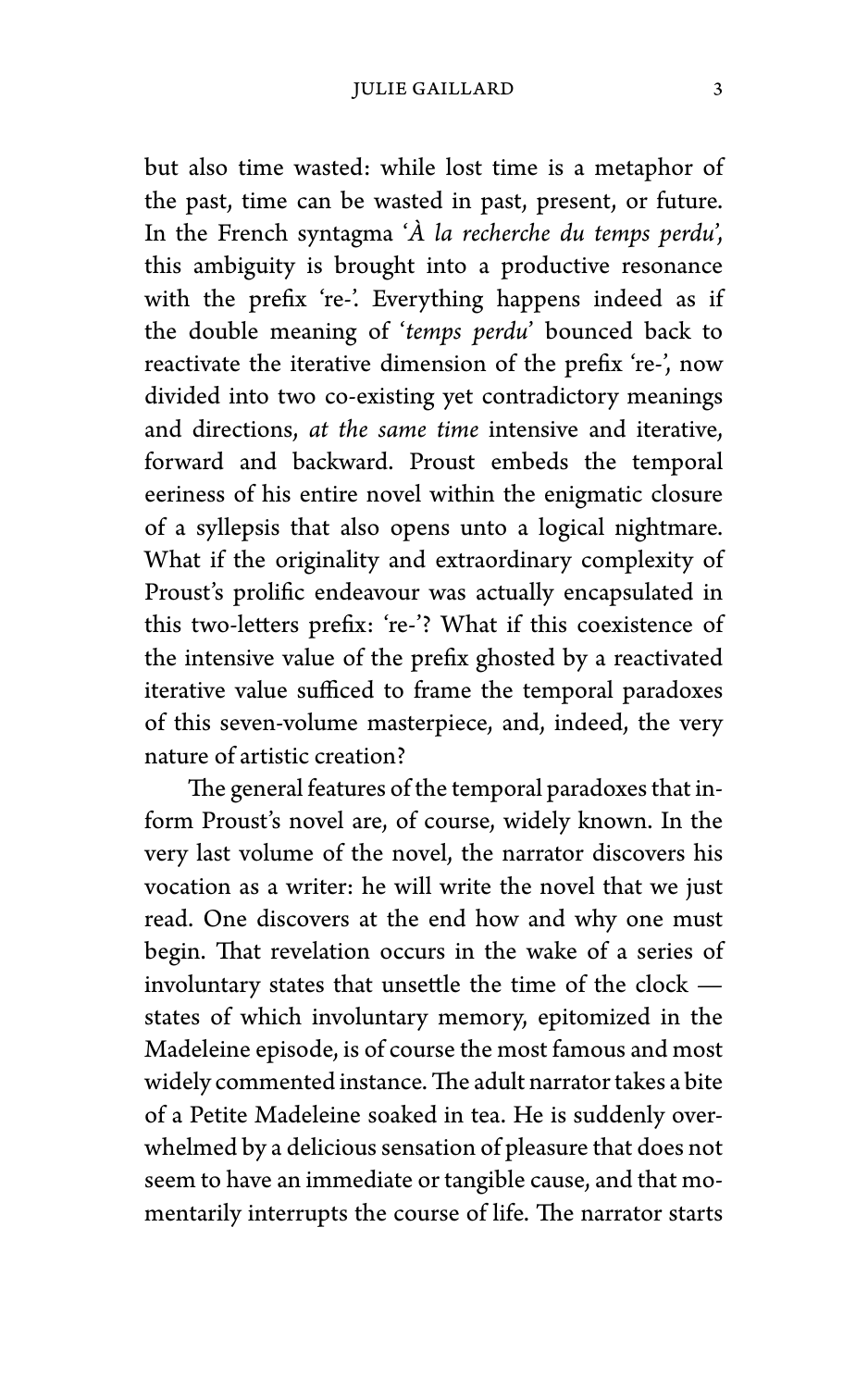to search for the cause and meaning of this eerie sensation, and, just as suddenly as the unexplainable sensation had unsettled him, the childhood memory to which this taste refers appears to him.<sup>3</sup> The present sensation has awoken in the narrator the memory of a past, forgotten sensation, which appears from the depth of night with the character of a vibrant and sensory certainty, and, as it were, presents the past again, 'like a stage set',<sup>4</sup> as a *scene,* offered to his joyful contemplation. No act of voluntary memory would have been able to reconstruct such a past in its sensory vivacity and presence. Proust devotes many pages to search for the deeper meaning of such scenes emerging from the involuntary collision of a past and a present sensation, until the narrator, in the final revelation, realizes that this bringing together of one quality common to two distinct sensations allows to abstract their common essence outside of the contingencies of time and succession, and to produce pure time. Life had produced such random moments of truth, art can also produce them by way of style.<sup>5</sup>

But then again, what motivates this*recherche* and keeps it in motion? Is it the appeal of its end? Or the initial momentum of its beginning? Is it possible that these are one and the same? Because of the structure of the book, and because the action of searching seems to be a voluntary action that also focuses on events presented by involuntary actions of the faculties, the *recherche* (as the eponymous

<sup>3</sup> Marcel Proust, *In Search of Lost Time*, 6 vols, trans. by C. K. Scott Moncrieff and Terence Kilmartin, rev. by D. J. Enright (New York: Modern Library, 1992), i: *Swann's Way*, p. 63.

<sup>4</sup> Ibid., p. 64. 'comme un décor de théâtre', in *À la recherche du temps perdu*, 7 vols, ed. by Jean-Yves Tadié and others (Paris: Gallimard, 1988–90), i: *Du côté de chez Swann* (1988), p. 47.

<sup>5</sup> See Marcel Proust, *À la recherche du temps perdu*, 7 vols, ed. by Jean-Yves Tadié and others (Paris: Gallimard, 1988–90), vii: *Le Temps retrouvé* (1989), p. 196.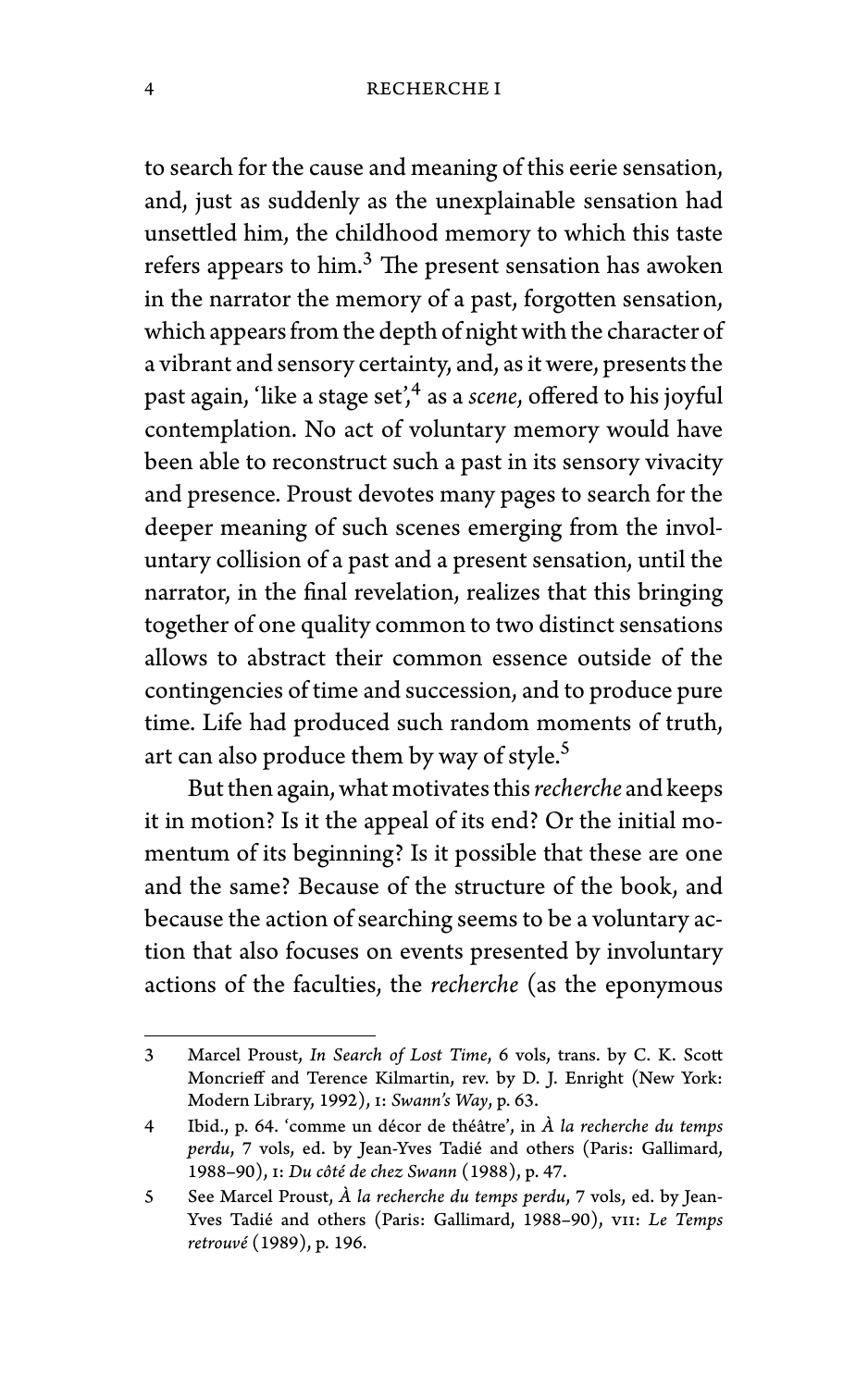## JULIE GAILLARD 5

action of searching that gears the book according to certain directionalities) could imply both a motion *forward* of a search that, at its end, discovers that the narrator's life has been following a destiny, *and* also this movement *backward* towards past sensations and scenes that have been lost, forgotten, or repressed and would potentially hold the key to the source and meaning of the entire endeavour. This opposition between possible interpretations of the directionality of the search is widely reflected in Proustian criticism, within which general patterns can be outlined schematically according to the privileging of a retrogredient (or deterministic) hypothesis or a progredient (or teleological) hypothesis. But is it possible to imagine a third hypothesis that would synthesize and complicate the two? Before exploring this possibility of a hypothesis *a fine ad initium* in my other contribution to this volume, I shall brie[fly observe some of the core arguments that generally](https://doi.org/10.1353/frf.2007.0027) inform the criticism based on the first two hypotheses.

The retrogredient or deterministic hypothesis is most commonly represented in psychoanalytic readings, which see the novel as polarized by past events. In this hypothesis, the origin of the search is to be found in the 'lost time' of childhood crystallized in screen memories or primal scenes, which have usually been interpreted according to Oedipal models.<sup>6</sup> In one of the most exhaustive and com-

<sup>6</sup> Most readings indeed agree that the Madeleine scene is a screen memory indicating the repression of a fantasy of maternal incest. See Serge Doubrovsky, *La Place de la madeleine. Ecriture et fantasme chez Proust* (Grenoble: ELLUG, 2000). See also Jean-Yves Tadié, *Le Lac inconnu. Entre Proust et Freud* (Paris: Gallimard, 2012), pp. 74–81 on screen memories and p. 90, where the author reads in the goodnight kiss scene a link with an archaic bond with the mother's breast. In an article titled 'Proustiens, encore un effort…! La déconstruction de l'inceste maternel dans *À la recherche du temps perdu*' (*French Forum*, 31.3 (Fall 2006), pp. 77–96), Giuseppina Mecchia proposes to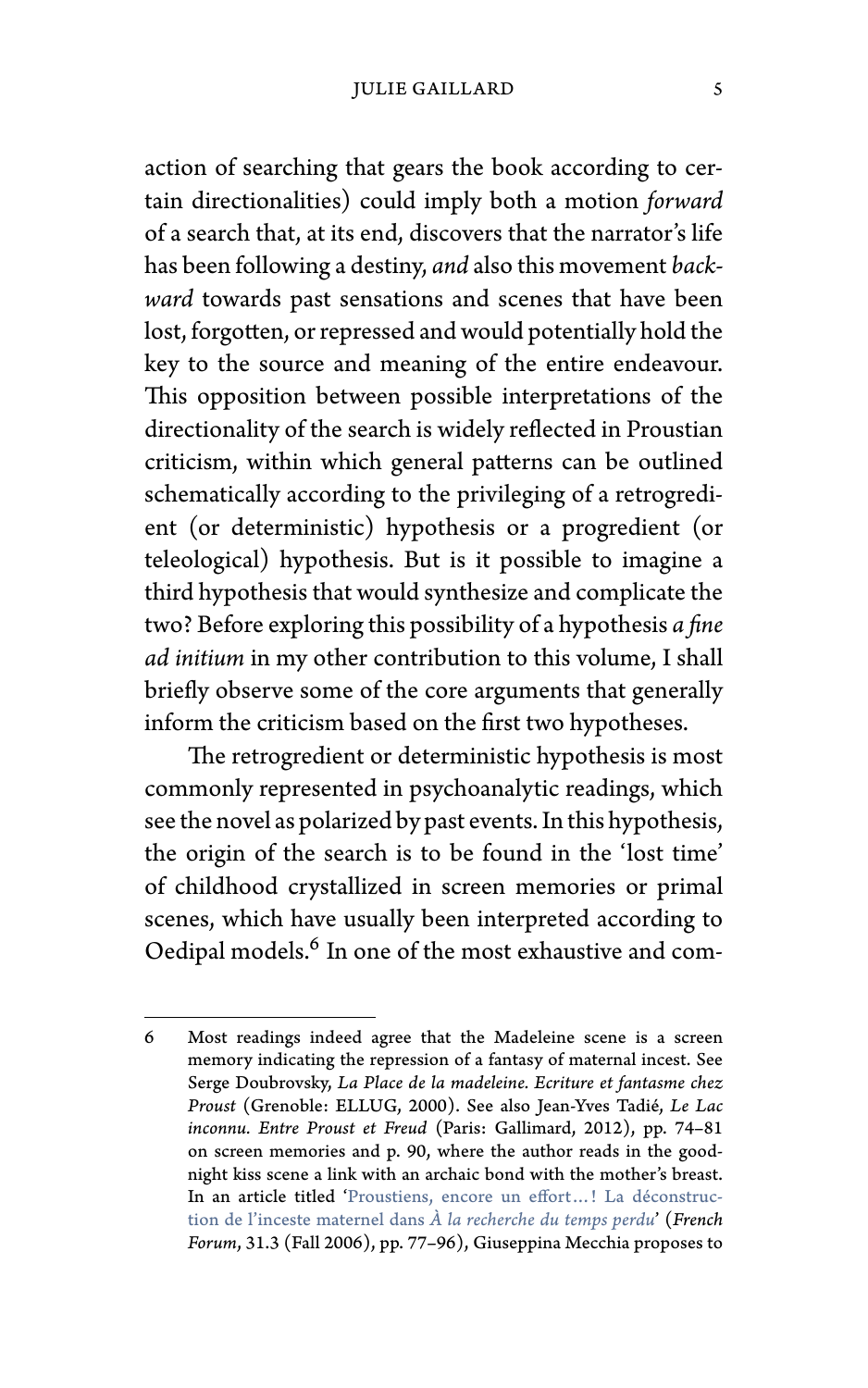pelling psychoanalytic readings of the novel, Julia Kristeva, for instance, demonstrates clearly that the sequence encompassing Mamma's goodnight kiss and the Madeleine, at the very beginning of *Swann's Way*, encrypts a repressed desire for maternal incest.<sup>7</sup> She argues that the source for involuntary memory seems to be the underlying conflict with the maternal imago, and equates involuntary memory with unconscious memory.<sup>8</sup> Kristeva sees in the osmotic bond of the narrator with the mother a relation that is traumatic in nature.<sup>9</sup> Because traces of this traumatic bond are instantiated in scenes that keep recurring throughout the book, across the series of the narrator's love objects, across the new rooms where the grown-up will have to go to bed without the comfort of a kiss, one can indeed consider that *La Recherche* is oriented according to and toward this primal origin.

Yet Kristeva also goes beyond most psychoanalytic readings of Proust by considering not only the content of these scenes — be it manifest, latent, or intertextual — but also the very style and language in which these scenes are written. Style is the locus of what she calls, after Proust, a trans-substantiation: $^{10}$  that is, the operation

de-pathologize the relation of the narrator to the maternal figure by resorting to Deleuze and Guattari's famous 'anti-oedipal' claims. While she mobilizes the notion of an intensive, non-personal, pre-oedipal regime of desire to contend that the *Recherche* destroys the myth of incest as tragic destiny, the incestual framework and its originary character are altogether not called into question.

<sup>7</sup> Julia Kristeva, *Le Temps sensible. Proust et l'expérience littéraire* (Paris: Gallimard, 2000), pp. 14–46.

<sup>8</sup> Julia Kristeva, 'Entretien: La Transsubstanciation de Proust: une suspension du refoulement', in *Marcel Proust, visiteur des psychanalystes*, ed. by Andrée Bauduin and Françoise Coblenc (Paris: PUF, 2003), pp. 63–95 (p. 66).

<sup>9</sup> Kristeva, 'Transsubstanciation de Proust', pp. 65 and 67.

<sup>10</sup> See Kristeva, *Temps sensible*, p. 46; Kristeva, 'Transsubstanciation de Proust'.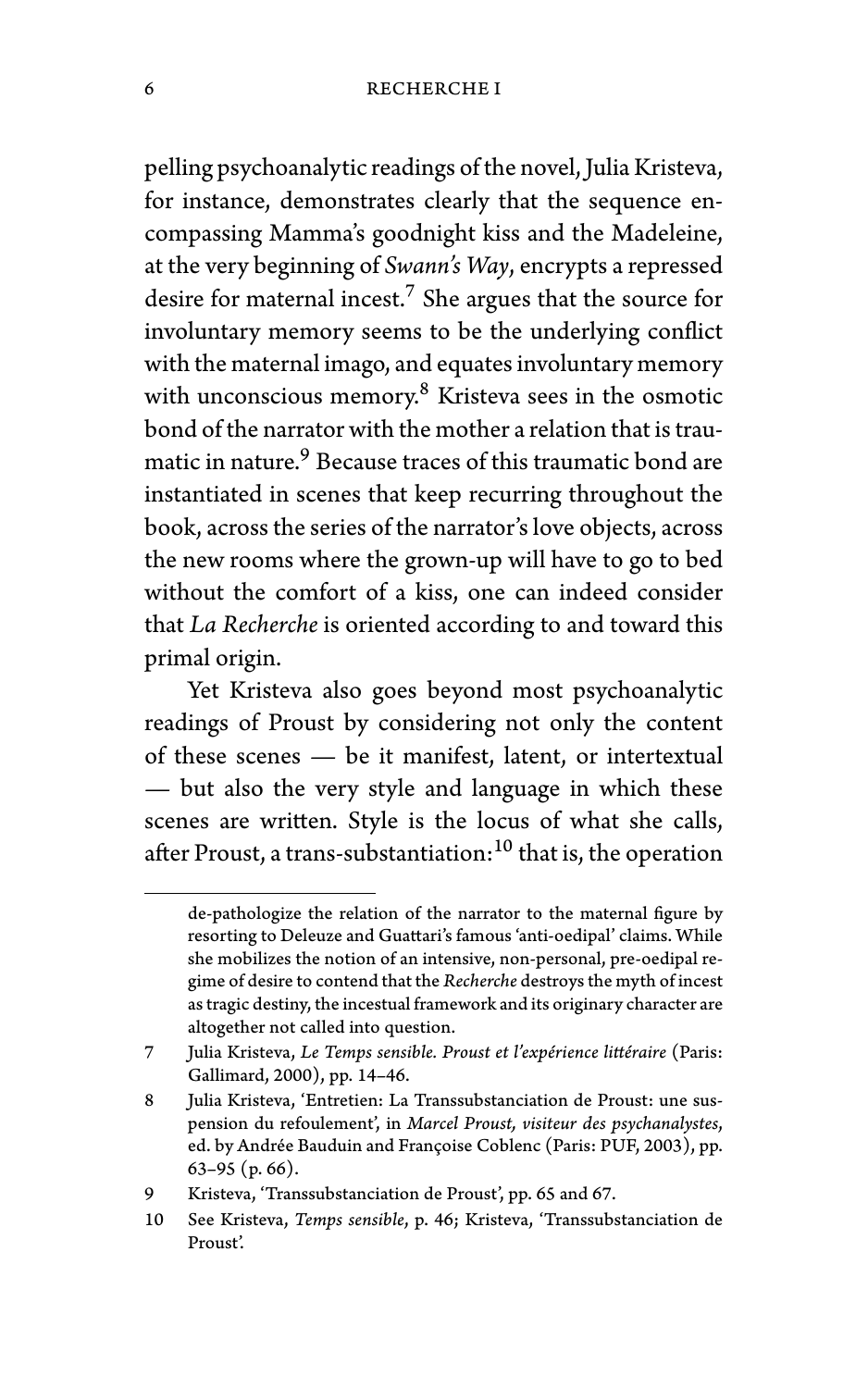through which signifiers are transfigured through their immersion in the drives, in order to reach essences. Beyond the unconscious, she even identifies a Schopenhauerian ambition to escape subjectivity and reach a pre-psychical state.<sup>11</sup> This attempt to go beyond any kind of representation is still interpreted as an attempt to overcome the trauma of separation. Psychoanalytic readings generally locate the source, the *impetus* of the search in past events that continue to shape the present, in primal scenes that must be deciphered, and are therefore predominantly deterministic.

A progredient hypothesis takes the opposite view and interprets the *Recherche* as the narrative of an apprenticeship and tale of a vocation, entirely turned forward, according to a teleology that will culminate in its last volume, when the stages of life reveal themselves as steps toward the accomplishment of a destiny.That hypothesis has been most famously formulated by Deleuze, who provocatively contended that the unity of Proust's novel does not lie in the exploration of memories of the past, but in the narrative of an apprenticeship. In the very first paragraphs of *Proust and Signs*, Deleuze states:

On the one hand, the Search is not simply an effort to recall, an exploration of memory: search, *recherche*, is to be taken in the strong sense of the term, as we say 'the search for truth.'  $\lceil ... \rceil$   $\lceil M \rceil$ emory intervenes as a means of search, of investigation, but not the most profound means; and time past intervenes as a structure of time, but not the most profound structure. In Proust, the steeples of Martinville and Vinteuil's little phrase, which cause no memory, no resurrection of the past to intervene, will always prevail over the Madeleine and the

<sup>11</sup> Kristeva, 'Transsubstanciation de Proust', pp. 67–68.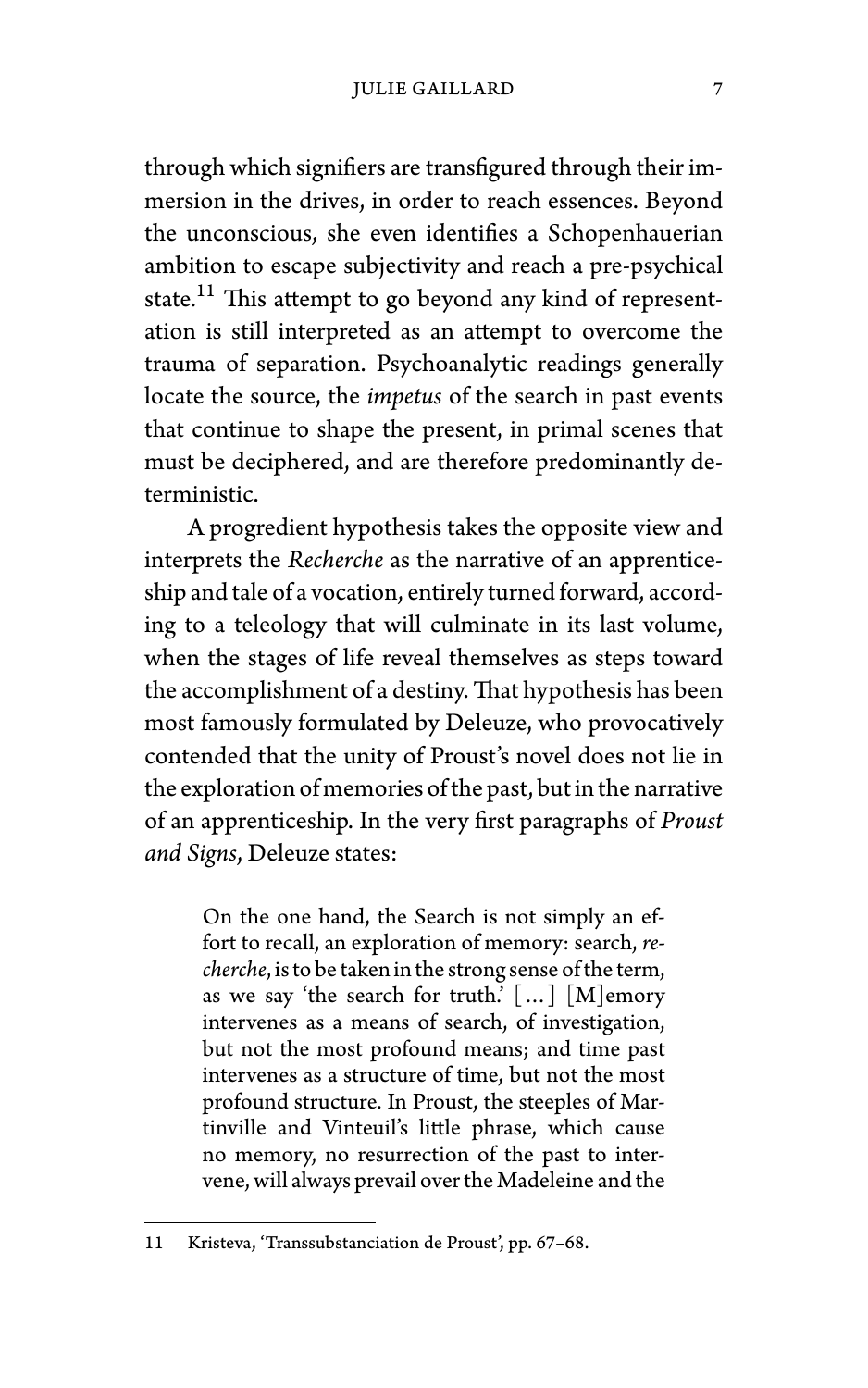#### 8 RECHERCHE I

cobblestones of Venice, which depend on memory and thereby still refer to a 'material explanation'.<sup>12</sup>

According to this hypothesis, the entire novel unfolds as an apprenticeship of signs of various natures, which one learns to decipher, thereby progressing from mundane and amorous signs towards a greater knowledge of truth, which only gives itself in art. Deleuze argues that involuntary memory plays an important, yet secondary role in this progression: reminiscences are signs that must be deciphered, and deciphering them prepares us to the plenitude of aesthetic ideas. Such contemplation, connecting the subject with the pure time of essences beyond any empirical temporality, can only be reached by way of the superior signs of art.<sup>13</sup> Deleuze indeed identifies four distinct structures of time. Time lost and time regained are each subdivided into two distinct types.Within time lost, there is the time that passes (the time of the clock, which one can measure differentially between two states of the same being), and there is also the time we waste (for instance, in loving someone who is not our type). Within time regained, there is, on the one hand, the time regained within time lost: for instance, the sudden affective realization, given through involuntary memory, just as the narrator bends over to unbutton his boot, that the grandmother is dead. Yet there is also a last kind of time, an originary and absolute time, that of a true eternity, that admittedly goes beyond any experiential dimensions of time, but which Deleuze recognizes as their principle, and which only gives itself through the signs of

<sup>12</sup> Gilles Deleuze, *Proust and Signs*, trans. by Richard Howard (London: Continuum, 2008), p. 3; *Proust et les Signes* (Paris: PUF, 1964), pp. 9– 10.

<sup>13</sup> See ibid., pp. 4–9.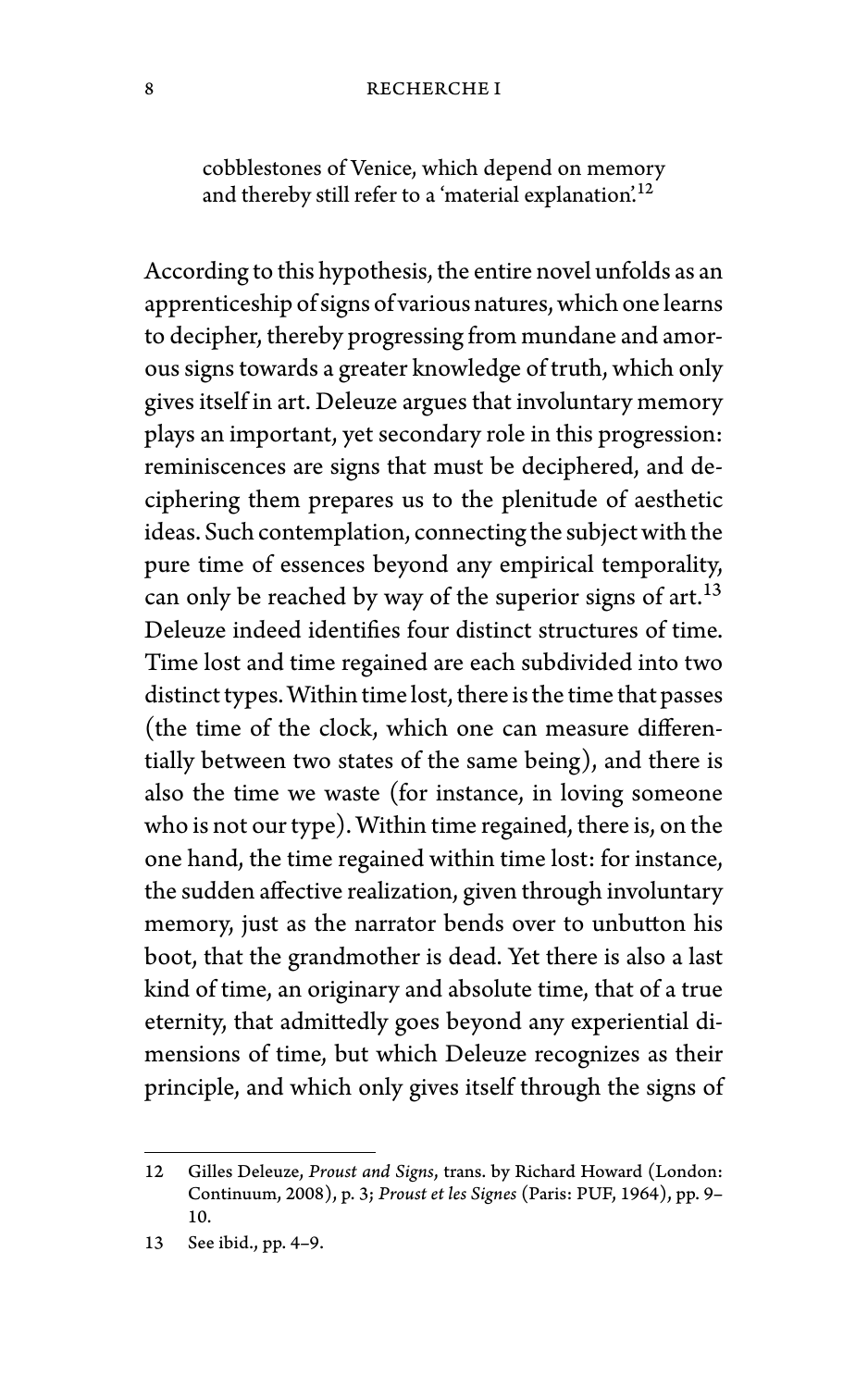art.<sup>14</sup> While that time is not accessible through the sensuous signs, those are nonetheless necessary: for '[o]ur apprenticeship would never find its realization in art if it did not pass through those signs that give us a foretaste of time regained, and prepare us for the fulfilment of aesthetic ideas. But they do nothing more than prepare us: a mere beginning.'<sup>15</sup> Sensuous signs serve a crucial propaedeutic function in the trajectory that will lead to the final understanding of the true vocation and give access to the pure time of ideal essences beyond material signs.They are steps in an apprenticeship that reveals in the end its teleological nature. The time of essences is, to some extent, at stake in involuntary memory, yet only in an opaque fashion, since it is always embodied as a local essence: the Madeleine gives us Combray, the cobblestones give us Venice, etc. Even if these scenes do not give us the real Combray but rather Combray as it should have been, in an essential form detached from both past and present, its essence is nonetheless differential: its truth lies in the intertwining of a worldly, local scene and an ideal, abstract essence.<sup>16</sup> On the contrary, the time regained in the work of art is a primordial time, beyond experience, which is deployed neither in space, nor in succession: it is time pure and immemorial.

While Kristeva and Deleuze lead their respective enquiries in opposite directions, both reach the conclusion that the Time ultimately at stake in *À la recherche du temps perdu* is a pure time beyond empirical time, a pure time whose underlying structure is discovered at the end of the search/*recherche*. The question remains whether the immemorial time of the unconscious, identified by Kristeva

<sup>14</sup> See ibid., pp. 12–17.

<sup>15</sup> Ibid., p. 35.

<sup>16</sup> Ibid., p. 40.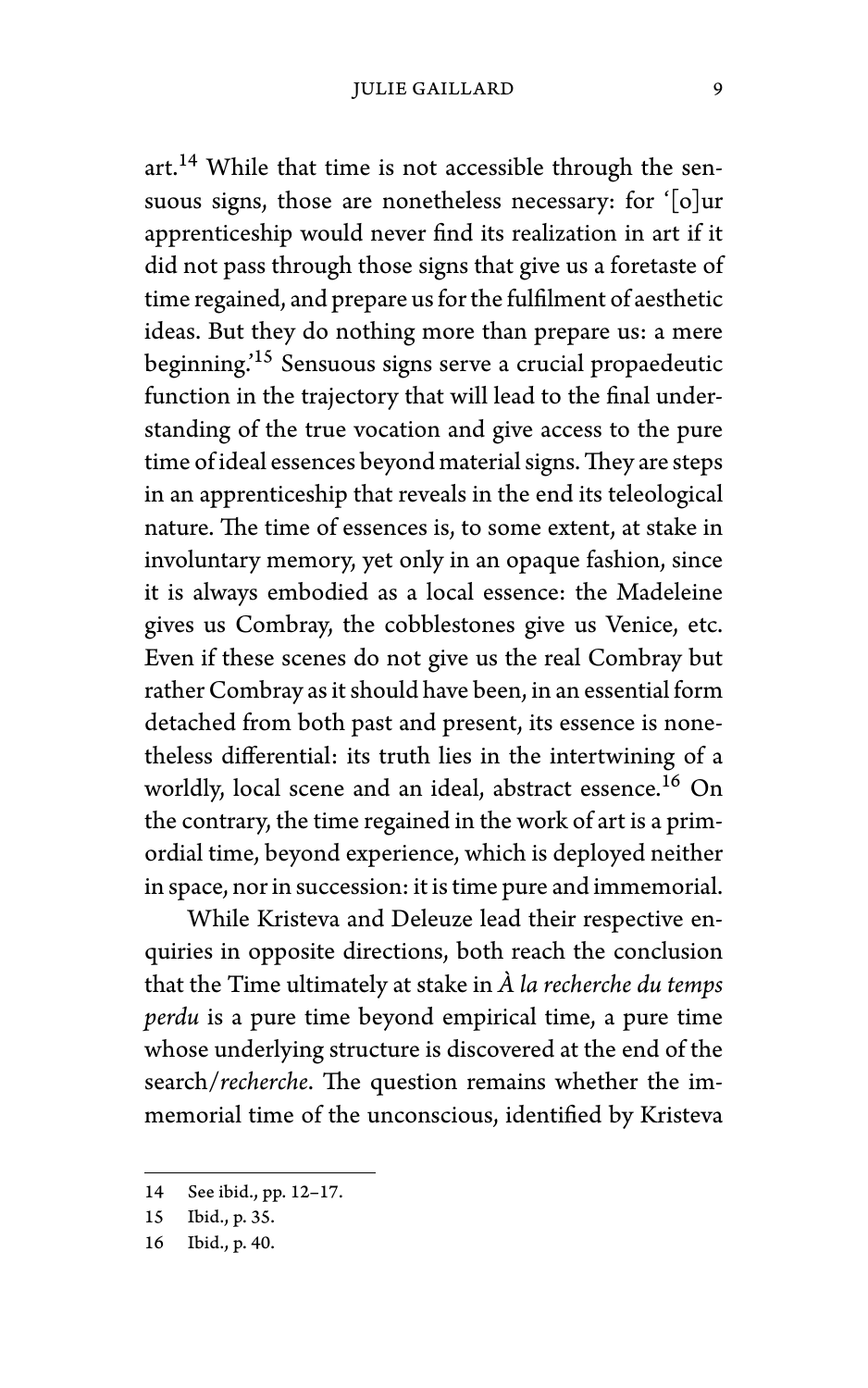as the determining impetus of the *recherche*, and the immemorial time of essences, identified by Deleuze as its underlying teleological structure, can be reconciled.

If the hypothesis of the unconscious indeed implies a *backward* directionality of the *Recherche*, and if inversely the hypothesis of pure, immemorial time really directs it *forward*, then neither of these hypotheses can account for the paradox of 're-'. The beginning of this essay considered the way in which the double syllepsis structuring the French title enclosed a logical nightmare, preventing any stable interpretation: one cannot decide, among all the possible directional combinations, whether 're-' is intensive or iterative, orients itself along the flow of time or against it. By giving pre-eminence to one of the directions, one runs the risk of missing the fact that Proust does not orient his novel according to one or the other polarity of the arrow of time: rather, he troubles the poles, sets the compass frantically spinning, and makes the breaking of the arrow the preamble for its artistic re-creation.